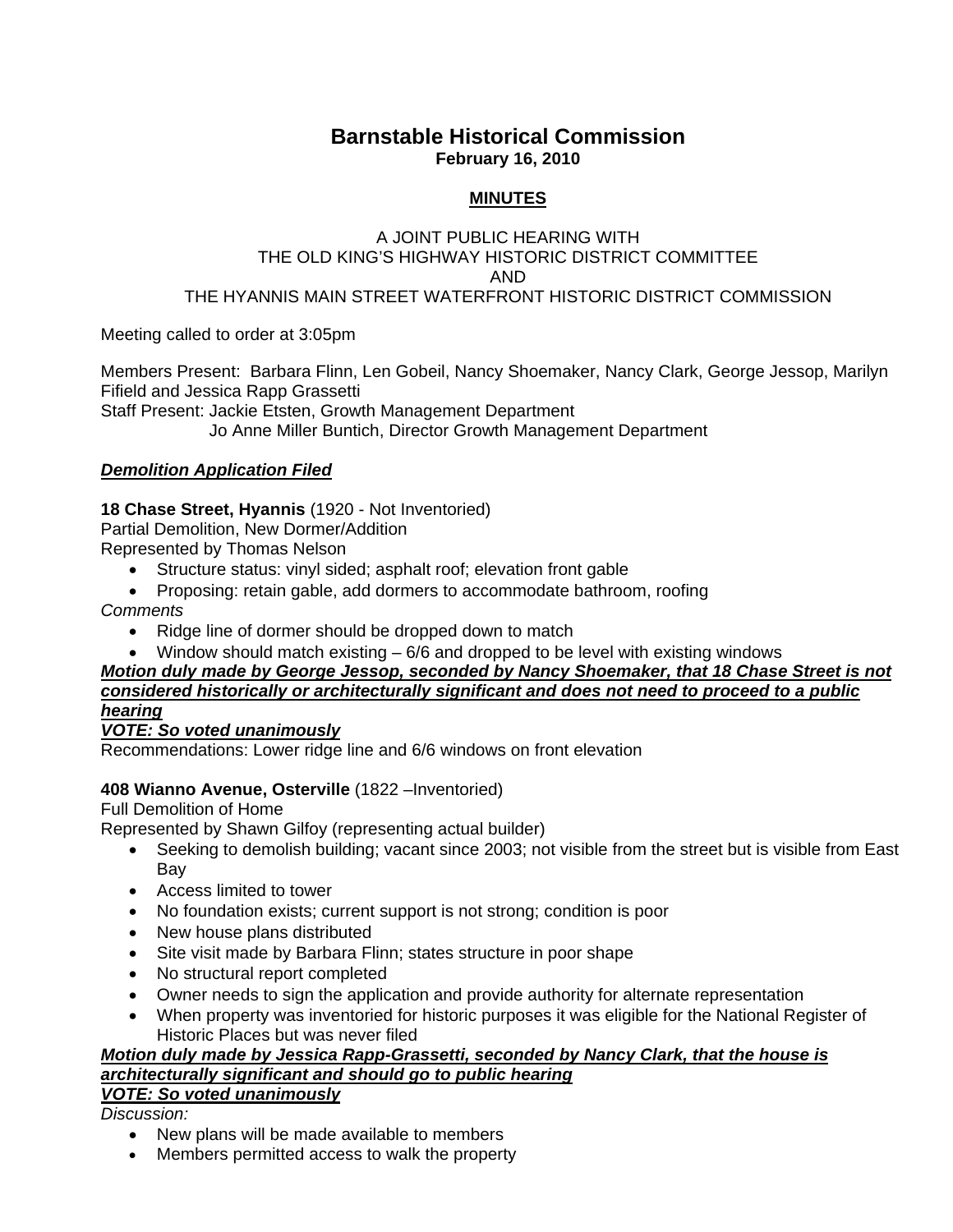Property needs to be secured; TOB Building Department should be notified

# **Public Hearing scheduled for Monday, March 8, 2010, 4:00pm**

# **INFORMAL REVIEW**

## **1230 Craigville Beach Road, Centerville** (1900 – Not Inventoried)

Proposed Addition

Represented by Anne Mich, Designer

- Removal: small back porch with stairway
- Installing: 10'x24' addition extension of kitchen and master bedroom, adding a 14'x16' porch with interchangeable screens and windows
- Addition will not be visible from the street
- Ridge line discussed; 2" pitch due to new wind codes
- Roof line dimensions would have been helpful no plan available
- Structural issues questioned as it is being requested to go higher than the existing roof ridge; this issue was reviewed with the Engineer, once structural integrity was met, no further application was needed and blueprints were stamped; concerned that if plans were to change again – it would need a new review with the Engineer

#### *Motion duly made by Nancy Shoemaker, seconded by Len Gobeil, that George Jessop and Ann get together informally and see if they can resolve the issues, show different materials, see if the pitch can be lowered, as preferred; and if George feels that the Commission's sentiments and the structural integrity have been met, that no hearing be scheduled.*

*Discussion* 

- Motion not necessary, but take the language in the motion as a recommendation with the understanding that George Jessop will return to the Commission with recommendations
- Full set of plans should be submitted
- Further process discussed

# **80 Wachusetts Avenue, Hyannisport** (1880 – NR District, Contributing – Inventoried)

Demolish/Rebuild Existing Garage, Addition(s) to House

Background provided by Jackie Etsten

- Structure listed on the National Register
- Spoke with Sarah Korjeff at the Cape Cod Commission (CCC); CCC requests BHC to try and work things out

Represented by Richard Curl, Architect

- New plans submitted
- Initial goal was to use the house as a year-round residence; structure is currently unheated and uninsulated; first step is to put in a full basement; windows will all be the same; adding towers; bump-out for a breakfast nook, and a small addition in the back
- Structure represents three architectural eras; will try to enhance the porch area back to its original state where single columns now exist and to better match the original state of the house
- Portion of the roof and the turret will change as well; eve will carry around the house

 Seeking to demolish the garage; rebuild it in another location allowing for maximum yard space. **Discussion** 

- Windows should be 2/1
- Applicant reminded that a change of more than 25% of the gross floor area of the building requires review by the Cape Cod Commission; also significant changes could alter the National Register listing status
- Painted elements / brackets are superfluous / aesthetic, and could be removed
- Both the engineer and builder have expressed concerns over the structural integrity; a substantial amount may need to be removed and rebuilt; should that happen, work must stop for a full application to BHC, with determination to be made regarding how much will remain and including detailed plans and percentage of what is being removed
- Continued to Monday, March 8, 2010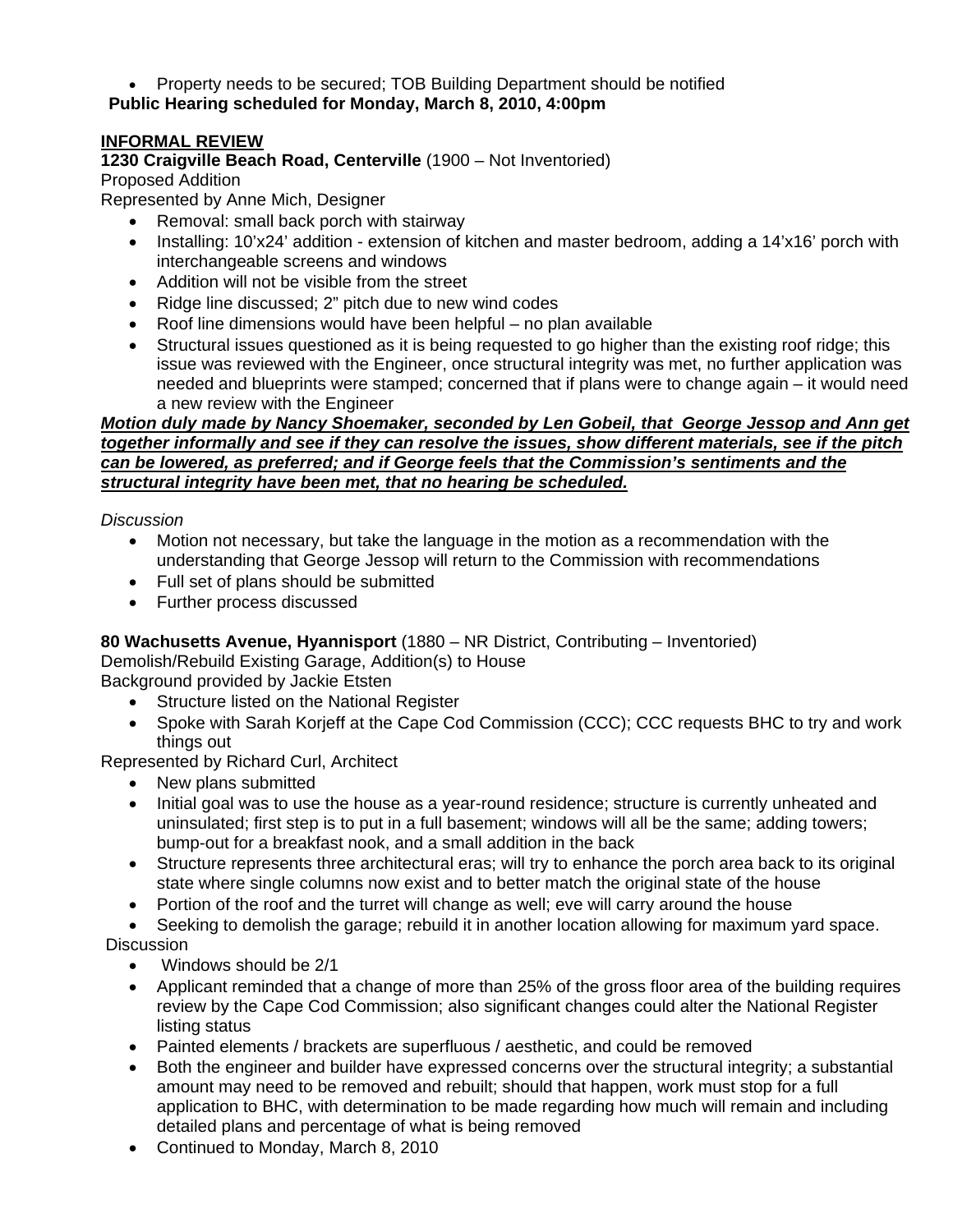# **Barnstable Historic Commission meeting adjourned at 5:14pm**

### **Joint Public Meeting between Barnstable Historic Boards convenes for review of the Preservation Plan update at 5:15pm**

- Preservation Plan will be discussed in an open meeting again on March 1, 2010 at 6:00 PM
- Plan previously distributed to members
- Presentation given by Julie Larry, Principal with TTL Architects

Other presenters include: TTL Architectural Historian Geoffrey Melhuish; Patty Kelleher from Community Opportunities Group, Inc.

# **Sarah Korjeff, Planner and Historic Preservation Specialist, Cape Cod Commission**

Phase I: Hyannis Main Street Waterfront Historic District

- Rating system developed for existing properties: current status per National Register (NR) criteria which is architectural integrity and the level of historical significance plus a third category of age
- Architectural integrity category looks at how intact the building is; does it have its original details / existing windows / symbolism of original construction, with ratings expressed in four levels (excellent, good, fair, deteriorated
- Historical Significance has four levels as well: National significance, State-level significance, Local Significance, or no historical significance at all (the latter level applied to buildings constructed after WWII); should a category meet multiple levels – the total is accumulative
- Age: focus is on older buildings even if they did not necessarily retain their original architecture; contribution rating is - significant, moderately significant, moderate, minor or non-contributing
- Historic building occupants (commercial) have been taken into consideration in historical significance
- Weighting of categories reviewed and discussed; standardized means of rating and categorization difficult due to size of district and the fact that each structure has its own significance, plus significance differential between national, state and local standards
- Level and type of significance noted on inventory
- 23 properties with historic age significance had been demolished since the first survey which took place in the 80's
- Slide presentation of most significant properties (photo, name, estimated date of construction, address, NR status and potential for individual NR listing, with numerical rating also included.

# **Geoffrey Melhuish, TTL Architects**

Phase I – Part B: Growth Incentive Zone (GIZ)

- Properties within the GIZ are primarily residential, dating back to the mid 19<sup>th</sup> Century
- Slide presentation of most significant properties

Phase II (Barnstable, West Barnstable, Centerville, Hyannis and Osterville)

- Barnstable and West Barnstable previously surveyed, so minimal number of properties added
- Surveyed areas and number of properties reviewed; potential for expansion of historic districts discussed; Cotuit reviewed for expanding the district; Marstons Mills reviewed for eligibility as a historic district; several buildings eligible; local districts – more determination at the town level for design review; character of structures varies; local district recommendations; Growth Incentive Zone (GIZ) reviewed
- Prioritized street list developed for future recommendations: Barnstable Harbor; North of Commerce Road; Craigville Beach Road area; Squaw Island; and more
- Second and third priority areas and recommendations for additional inventory reviewed
- Records of inventoried properties in Osterville need to be located
- Comments or questions should be submitted to Jackie

# **Patty Kelleher, Community Opportunities**

- Worked on the Preservation Plan component, updated from the two previous 1985 and 1990 plans
- Preservation Plan will be Volume I will include recommendations from the survey work